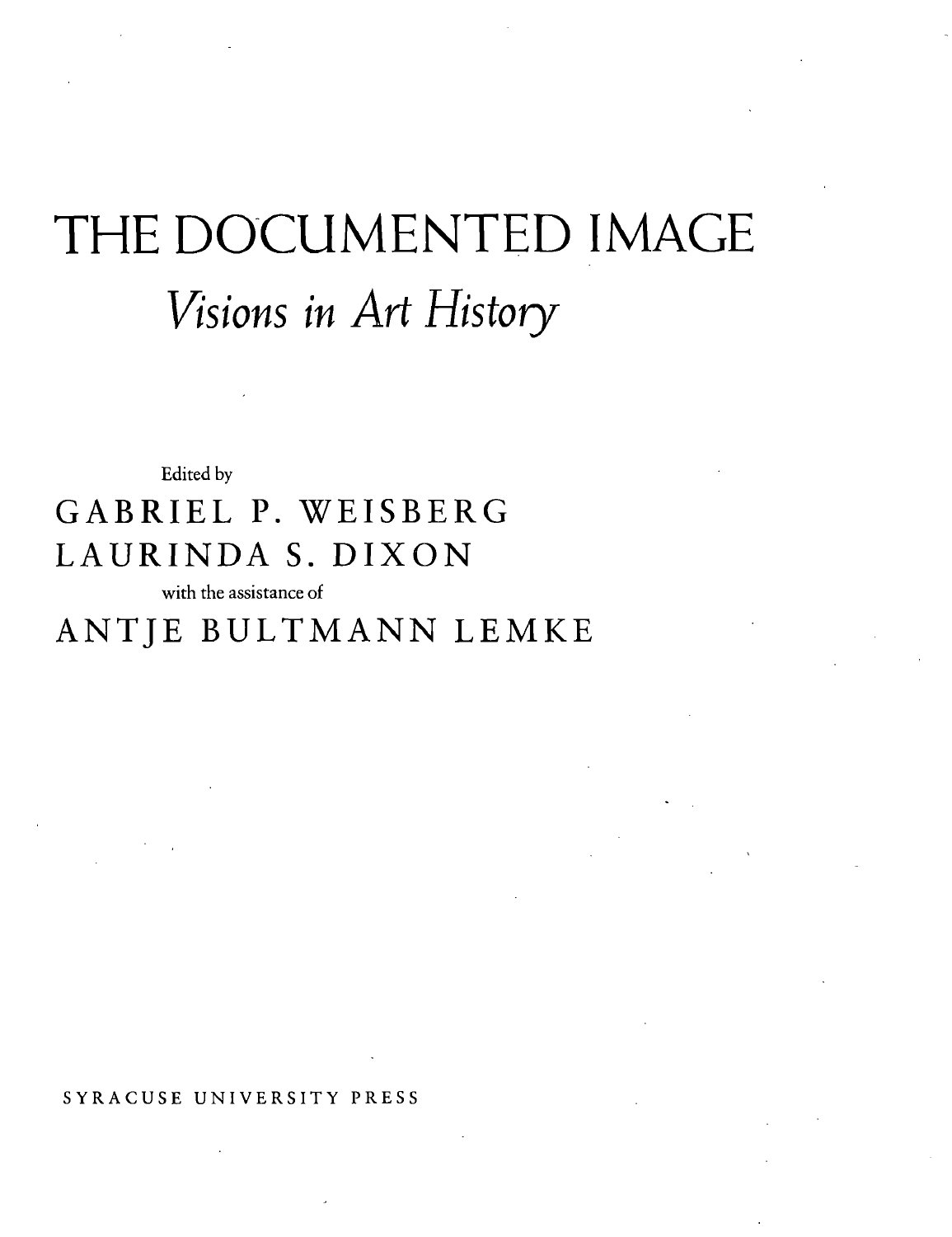## **CONTENTS**

| <b>ILLUSTRATIONS</b><br><b>CONTRIBUTORS</b>                                                                           | vii<br>xiii |
|-----------------------------------------------------------------------------------------------------------------------|-------------|
| INTRODUCTION                                                                                                          |             |
| The Legacy of Elizabeth Gilmore Holt, 1905–1987<br>GABRIEL P. WEISBERG AND LAURINDA S. DIXON                          | xvii        |
| I. The Merchandising of Art for the Public                                                                            |             |
| 1. Abraham Tuthill at Mrs. Trollope's Bazaar<br>Three Pictures at an Exhibition in Cincinnati in 1830<br>DAVID TATHAM | 1           |
| 2. The Popularization of Gentility                                                                                    |             |
| Illustrations in American Literary Annuals<br><b>GEORGIA BRADY BUMGARDNER</b>                                         | 13          |
| 3. Whistler's First One-Man Exhibition Reconstructed<br><b>ROBIN SPENCER</b>                                          | 27          |
| 4. S. Bing in America<br><b>GABRIEL P. WEISBERG</b>                                                                   | 51          |
| II. The Importance of Exhibitions in the Promotion of Art and Artists                                                 |             |
| 5. Hokusai and the French Diplomats<br>Some Remarks on the Collection of                                              |             |
| Baron de Chassiron<br><b>GENEVIÈVE LACAMBRE</b>                                                                       | 71          |
| 6. Rodin and His American Collectors                                                                                  |             |
| <b>RUTH BUTLER</b>                                                                                                    | 87          |
| 7. Nineteenth-Century Visitors to the Frans Hals Museum<br>PETRA TEN-DOESSCHATE CHU                                   | 111         |
| III. Documents as Sources for Revisionist Art History                                                                 |             |
| 8. A Neglected Collaboration<br>Van de Velde, Lemmen, and the Diffusion of the<br>Belgian Style                       |             |
| <b>JANE BLOCK</b>                                                                                                     | 147         |

V